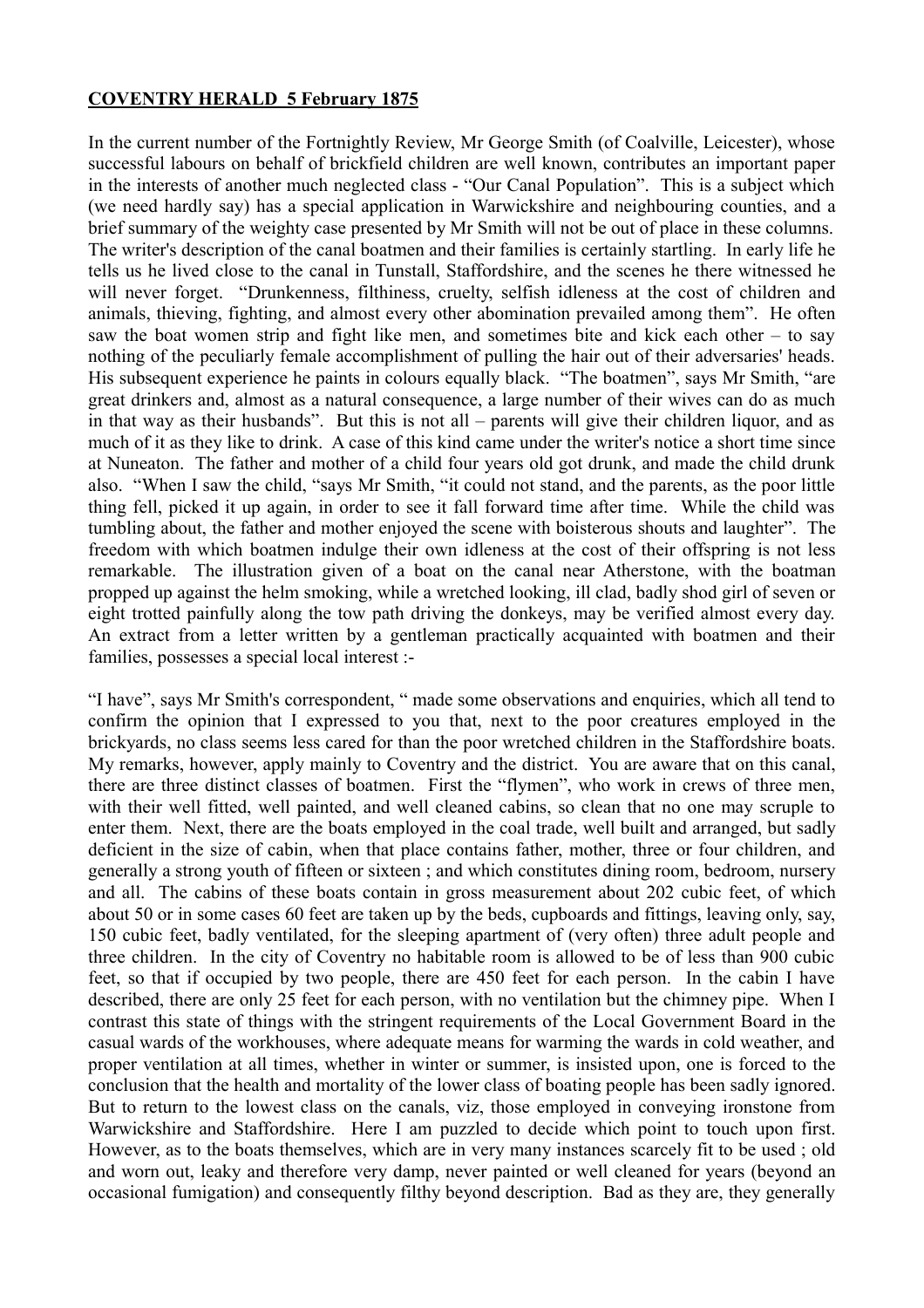contain the boatman, his wife, and five or six children, and in several instances even seven. How they are packed to sleep is a mystery, and one I have no anxiety to investigate. But I am credibly informed that some of the smaller ones actually sleep in a cupboard. As a class, these boatmen are the lowest in the social scale of any I have ever met ; profligate, and brutal to a degree you can scarcely believe ; too idle to get off and drive the donkey, their ingenuity is displayed by suspending an old tin "nose basket" or tin kettle, or even an old frying pan, behind the poor animal, on the same principle, one can only suppose, and in order to obtain the same result, as tying a kettle to a dog's tail. This is called a "lazy driver" and is seen daily and many times a day in summer time. Even this does not always succeed, and the man (or rather the brute) is compelled to get off his boat and drive, which he performs not with a whip, but with a tough bludgeon some two or three feet long and an inch and a half thick. I have seen one of these men strike his donkey with such a weapon some dozen times as hard as he could, and without a halt between the blows. Indeed, I have repeatedly counted the blows inflicted on the poor animals while in my bed at night, and the actual distance from the towing path to my house is over a hundred yards. With such brutes as parents, reared in such a demoralising atmosphere, accustomed to cruelty in every form, the poor boat children's is a hard and sad lot."

The sanitary condition of the cabins, the same writer vouches, is sometimes fearful. Vermin muster in such strength that the legitimate inmates can only hold, or rather regain their own, by retiring with their bedding and cooking utensils, and burning brimstone inside until the unwelcome intruders are reduced by suffocation. This interesting process is known as "bug driving", and it may be seen any day along the canals. Domestic comfort under the conditions of canal life is of course impossible. Mr Smith gives several illustrations of the wretched sights which may be witnessed, and he adds an illustration of another kind. A boating woman with whom he was recently in conversation stated she had not slept in a dwelling house for twenty four years, had scarcely ever seen a flower bed, and never went to a place of worship. She had reared eight children in the cabin, and on being asked how she and her family slept, she replied – herself and her husband in the largest bed, one child across the pillow, one at their feet, one in the large cupboard, and the remainder distributed as best they could – the ordinary size of the cabins, it should be observed, being about that of a second class compartment of a railway carriage. The effect of living in such a polluted atmosphere, together with exposure to all kinds of weather, and the want of cleanliness, intemperance, deficiency of clothing and food that characterise canal life, may be seen in the appearance of the men, many of whom look ten years older than they really are. "It is superfluous", continues Mr Smith, "to say that there is little semblance of religious feeling among such people. Sunday, indeed, seems to them as any other day", - and indeed, there is no reason why it should not, for Sunday labour on canals is the general rule. On two canals, however – the Grand Junction and Shropshire Union – orders have been issued prohibiting the running of boats on Sunday, except in special cases ; and there appears to be a feeling, both among the owners of boats as well as the men and women employed, that something general should be done to stop Sunday labour. As to the wages earned by the boaters, Mr Smith, premising that in other districts there may be some difference, says that from Moira and the Leicester district, Polesworth and a few other places, to Oxford, the sum paid for conveying a load of coal is £5 10s. It takes sixteen days to perform this journey, and to earn the money there must be employed two men and a horse or two donkeys. Deducting all expenses, the amount earned by each man is about 2s 7 1/2d each day, from which food, clothing and *drink* have to be provided. The number of persons included in our "Floating population" is not easy to ascertain, but Mr Smith puts it down at 96,000. This estimate includes 40,000 children, and the question at once suggests itself, "Should these children be allowed to grow up uneducated, and subject to all the unenviable conditions of the sphere in which they are born?" They belong to no particular district – no School Board has any responsibility for them, and except in very rare instances they grow up as ignorant as their parents. A considerable number of the boaters, Mr Smith tells us, wish that their children should be educated, and he quotes from a memorial signed by some of them, in which it is affirmed that "our children ought to be educated